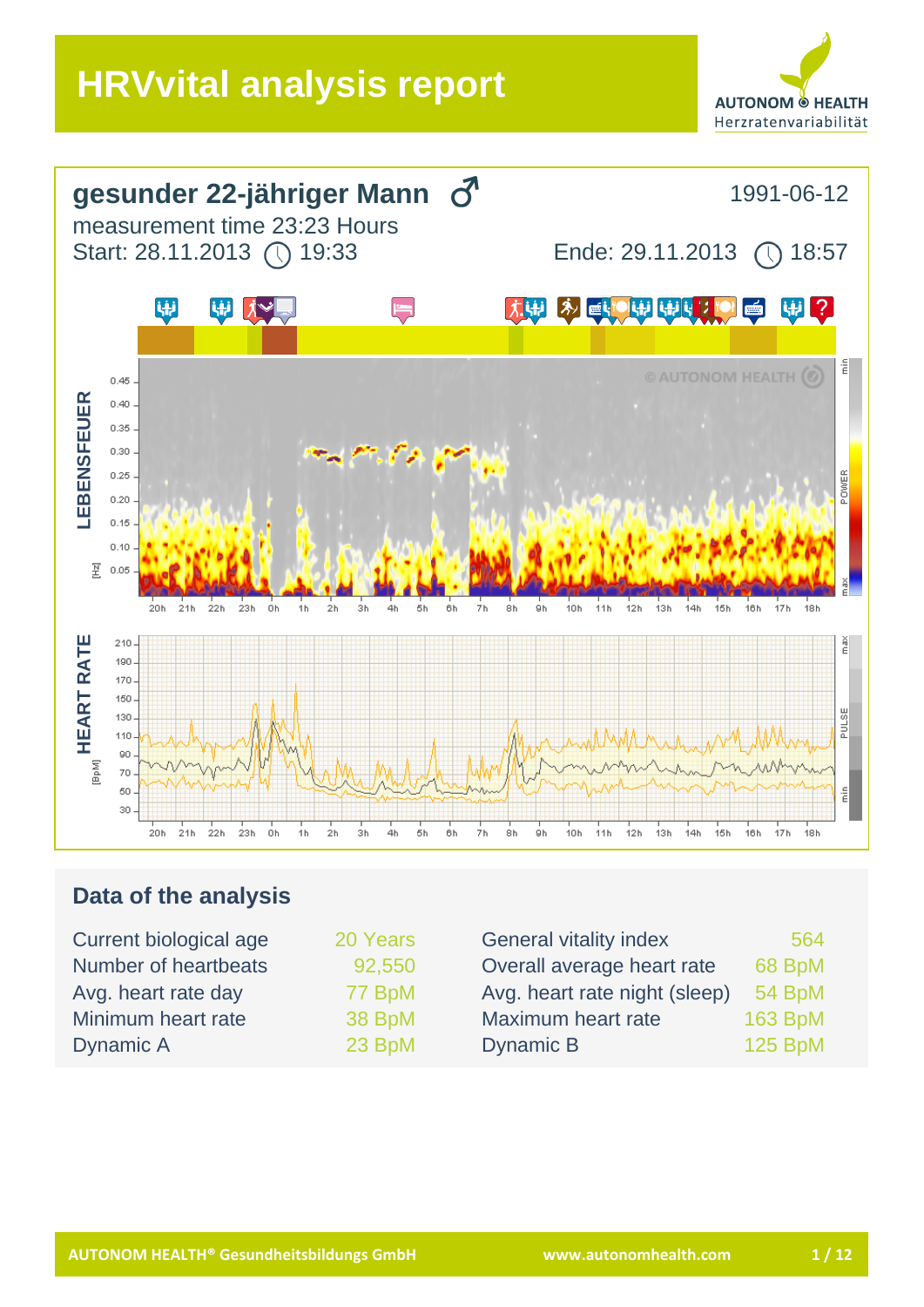# **HRVvital analysis report**



#### **1. General vitality**

The result is quite satisfactory. You have good vitality. Preserve this essential resource and pay attention to the balance of performance and regeneration.



- ▲ gesunder 22-jähriger Mann
- 22 year old men

## **1.1. Current biological age**

Your current biological age is 20.00 years, that is good. You have good vitality. Maintain this essential resource by paying attention to regularity in your daily routine. Meals, sleep, rest breaks, ideally power napping, but also adequate activation at regular times as many days a week as possible will improve your vitality. Also, periodically repeated activites (sports, social contacts etc.) as often as possible counteract premature aging. Correct breathing technique, large amounts of fresh drinking water and high-quality nutrition will further improve your substance.



- **▲ gesunder 22-jähriger Mann** 20.00 Years
- 22 year old men 27.77 Years

#### **1.1.1. General vitality index**

Your general vitality index is 563.54. This is quite satisfactory. You have good vitality.

gesunder 22-jähriger Mann 563.54

22 year old men 516.24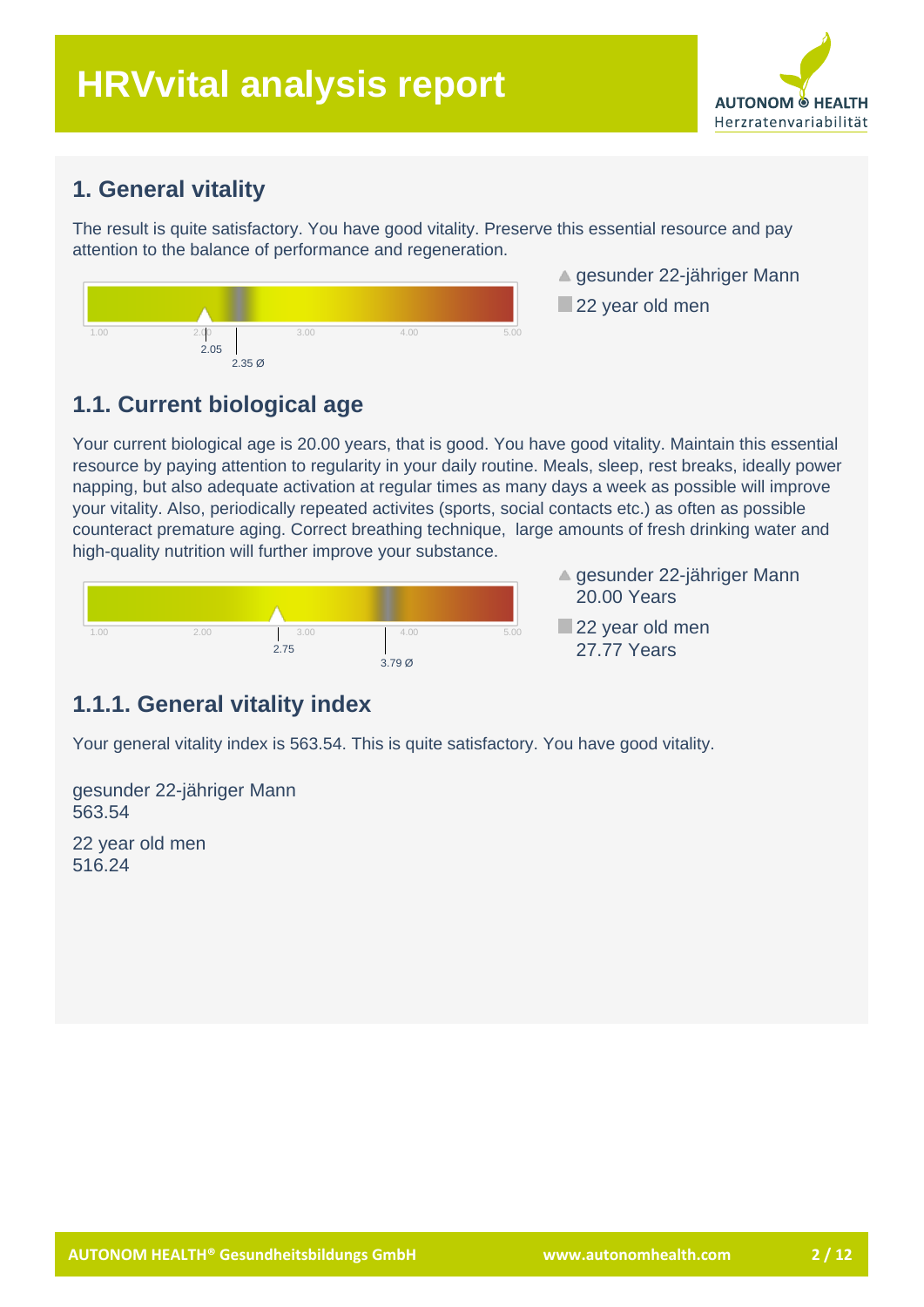# **HRVvital analysis report**



#### **1.1.2. Overall average heart rate**

During the entire measurement your heart beat 92,550.00 times, an average of 68.00 times per minute, which is within an efficient range. Your ability to call up your power is comfortably high, but can still be "extended" through adequate physical training with subsequent relaxation and the correct breathing technique.



- **▲ gesunder 22-jähriger Mann** 67.64 BpM
- 22 year old men 67.06 BpM

## **1.1.3. Avg. heart rate day**

Your average daytime heart rate was 76.71 beats per minute, which is within a good range. Your average daytime heart rate including sports was 77.46 beats per minute.



- ▲ gesunder 22-jähriger Mann 76.71 BpM
- 22 year old men 75.54 BpM

## **1.1.4. Avg. heart rate night (sleep)**

Your average heart rate during sleep was 54.04 beats per minute in the optimal regeneration promoting range.



- **▲ gesunder 22-jähriger Mann** 54.04 BpM
- 22 year old men 54.25 BpM

## **1.1.5. Dynamic A**

The difference between your average heart rate during the day and that during sleep was23.42 beats per minute. That is a good value, which reflects good adaptation between performance and regeneration. Stimulate this momentum through regular physical activity and restful sleep.



- **▲ gesunder 22-jähriger Mann** 23.42 BpM
- 22 year old men 22.56 BpM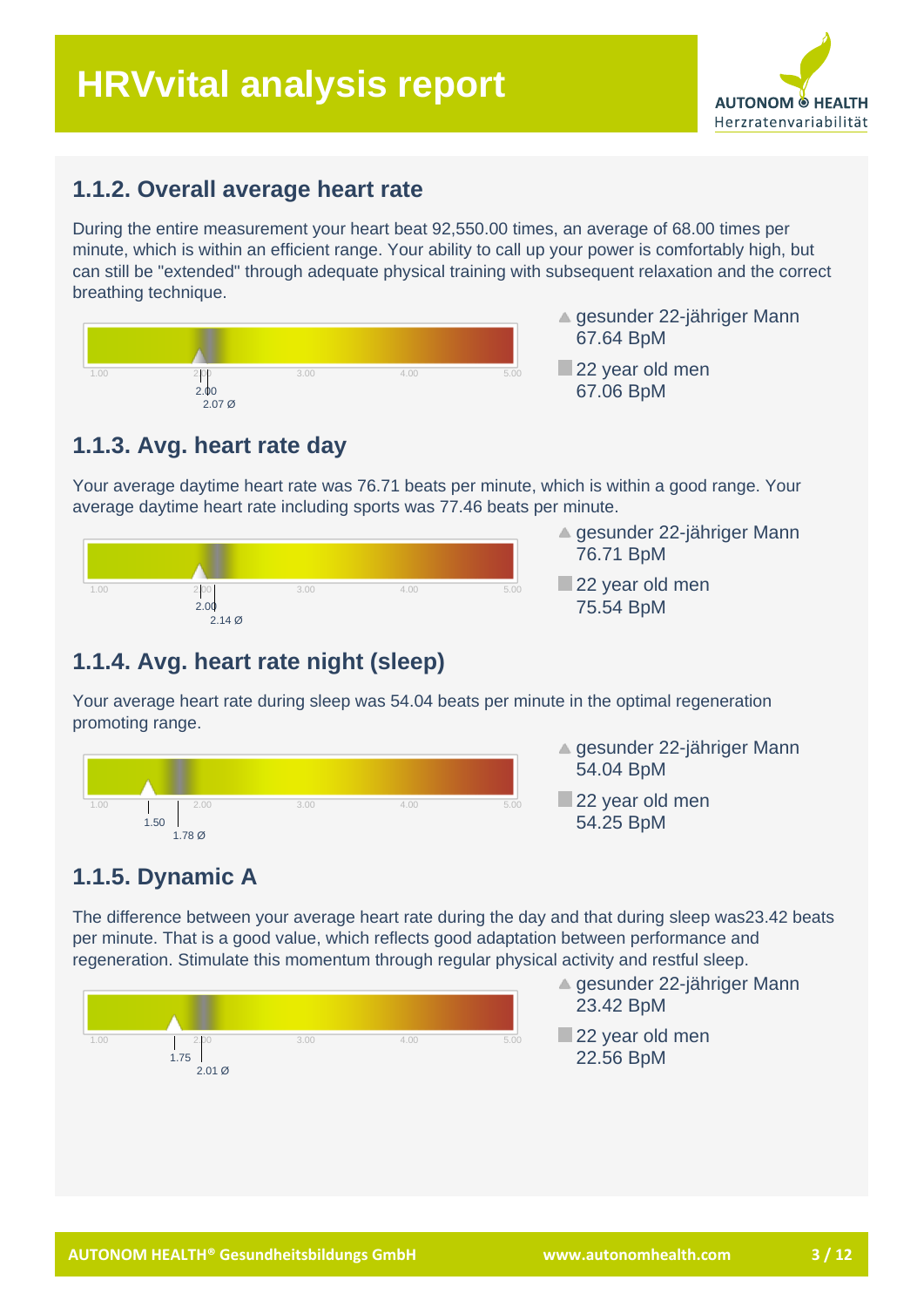

#### **1.1.6. Minimum heart rate**

Your minimum heart rate during the measurement was 38.00 BpM, the average rate of 22-year old women/men is 41.94 BpM.

gesunder 22-jähriger Mann 38.00 BpM at 18:57:33 (Other Activities)

22 year old men 41.94 BpM

#### **1.1.7. Maximum heart rate**

Your maximum heart rate during the measurment was 162.60 BpM, the average for 22-year old women/men is 167.48 BpM.

gesunder 22-jähriger Mann 162.60 BpM at 00:53:36 (TV)

22 year old men 167.48 BpM

#### **1.1.8. Dynamic B**

The difference between your minimum and maximum heart rate was 124.60 beats per minute.?That is an excellent value, which indicates a high level of motivation basically.?





22 year old men 125.54 BpM

#### **1.2. Performance potential**

You are able to face challenges with faith in your above average performance capability.Remember, however to let the pendulum swing in the correct rhythm between performance and regeneration!Performance potential must always be built from anew.



- **▲ gesunder 22-jähriger Mann**
- 22 year old men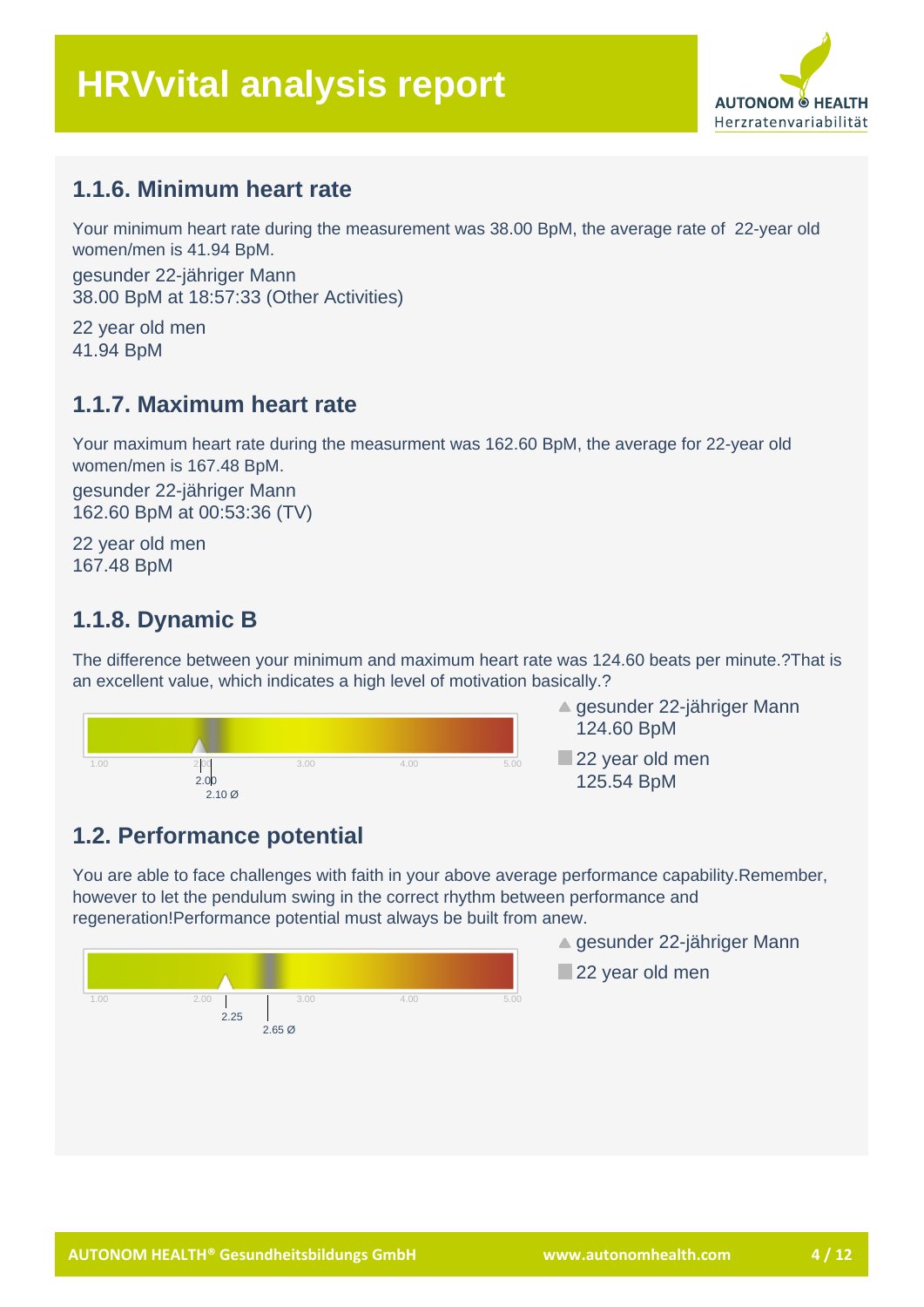

#### **1.3. Burnout risk**

Currently only slight burnout Risk.Regenerative capacity and reserves are located in a reassuring area .Strengthen this essential resource through optimal exchange between stress and recovery phases.



**▲ gesunder 22-jähriger Mann** 

22 year old men

#### **1.4. Impulse**

A good general condition allows you to make much more out of your life. Improve your "amplitude" between performance and regeneration, become physically and mentally more active and enjoy the change from high activity to the great feeling of a deserved rest after all your work. With the changes from tension and relaxation at your own pace you are using the natural law of "action - reaction" for improved performance with continued health.

| <b>Balance</b> |  |  |
|----------------|--|--|

**▲ gesunder 22-jähriger Mann** 

22 year old men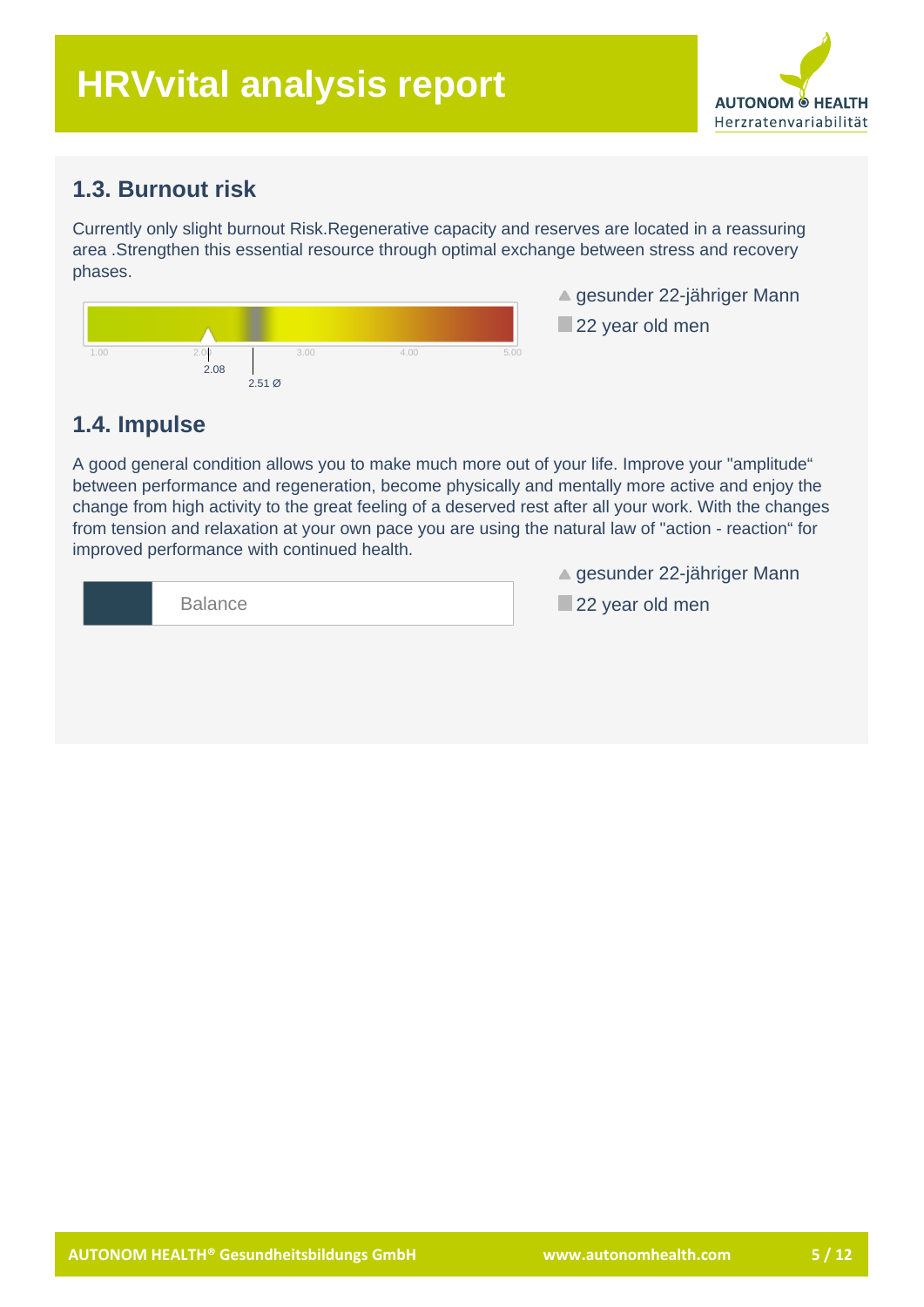

## **2. Physical vitality**

Your physical performance capability is satisfactory



▲ gesunder 22-jähriger Mann 22 year old men

## **2.1. Duration**

.

You should exert yourself longer than you did on the day of measurement . Sport is the best medicine



- **▲ gesunder 22-jähriger Mann** 1:00 Hours
- 22 year old men 2.34 Hours

## **2.2. Intensity**

You should go for a more intensive physical exertion as you did on the day of measurement in order to achieve more health promoting benefits.



▲ gesunder 22-jähriger Mann 22 year old men

# **2.3. Regeneration**

After the exercise your have recovered well. With optimal relaxation and breathing , you can further improve here.



**▲ gesunder 22-jähriger Mann** 22 year old men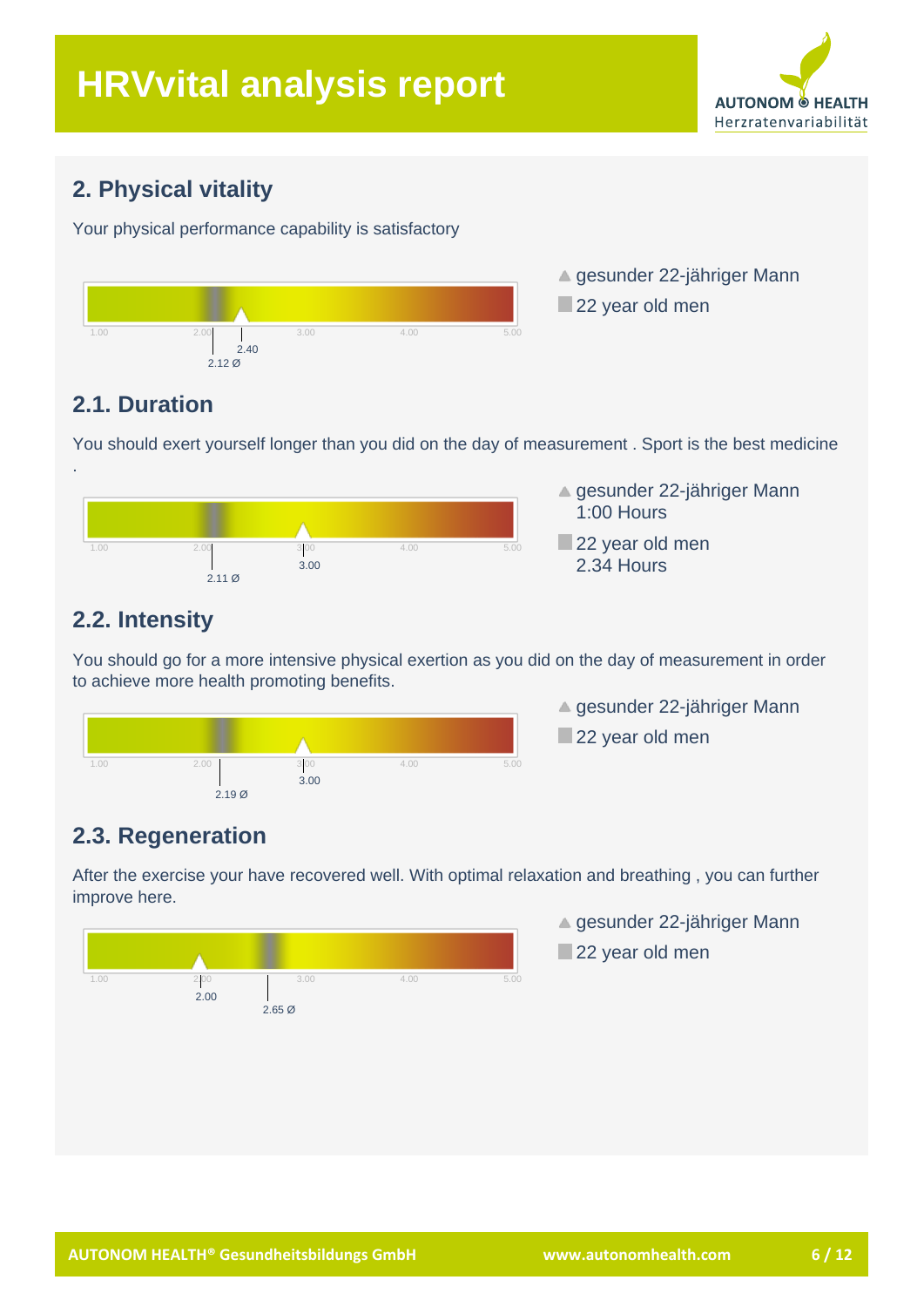

## **2.4. Recommended range of pulse frequency during moderate cardio training**

gesunder 22-jähriger Mann 130 BpM - 160 BpM

22 year old men 93.51 BpM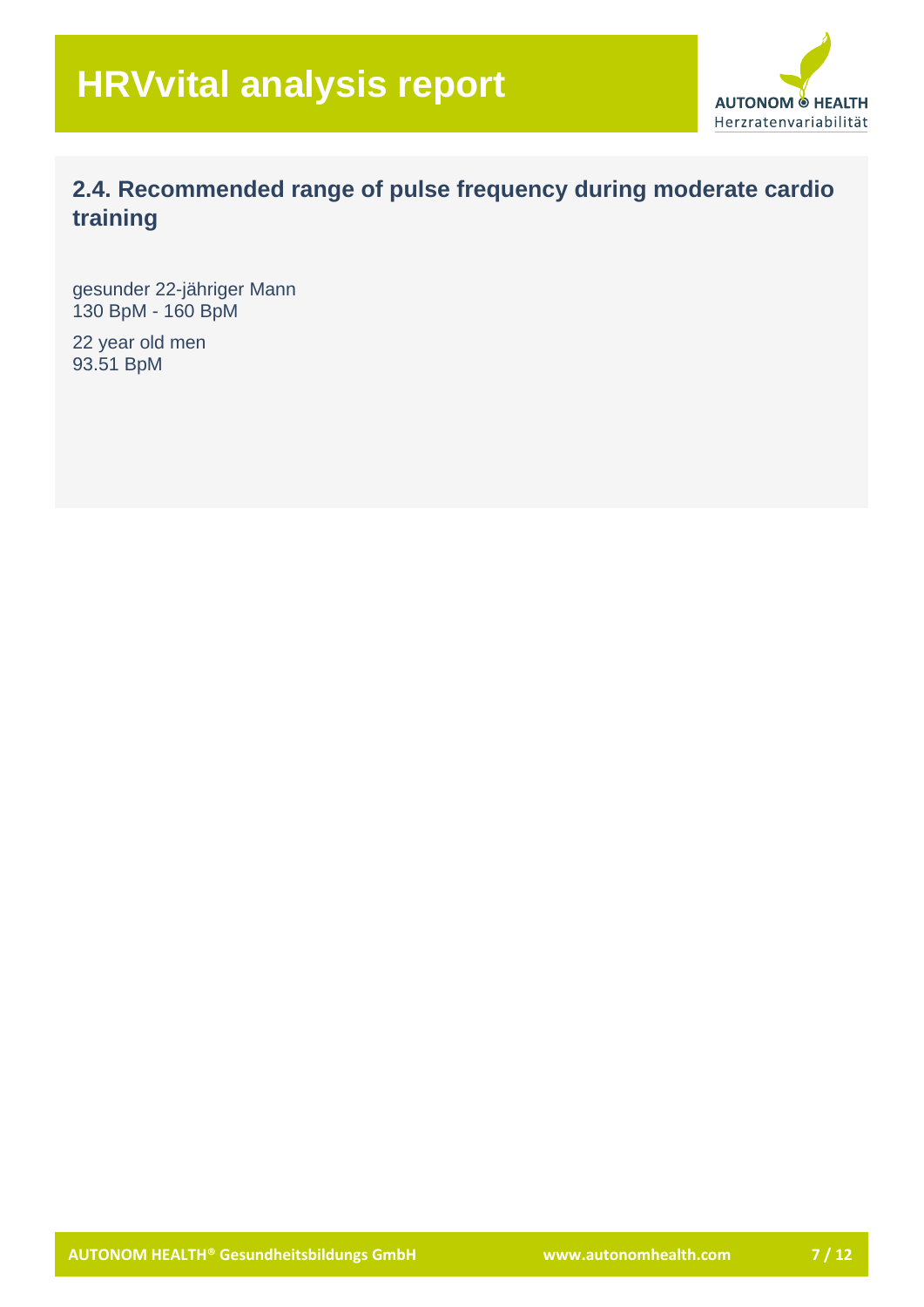

#### **3. Mental vitality**

Your mental performance capability could really be improved.



- ▲ gesunder 22-jähriger Mann 22 year old men
- 

## **3.1. Total duration of mental activities**

The total duration of your mental activities should be significantly reduced.



## **3.2. Duration of single mental activities**

The duration of mental activity in terms of interruptions was good – a little polish on the rhythm and it is optimal.



▲ gesunder 22-jähriger Mann 22 year old men

#### **3.3. Physical relaxation, relaxed state / exhaustion during mental activity**

During the mental activity you were physically relaxed and also breathed better. Optimize your seating position and overall posture. Watch for regular abdominal breathing during all calm activities and particularly with mental activities.



- ▲ gesunder 22-jähriger Mann
- 22 year old men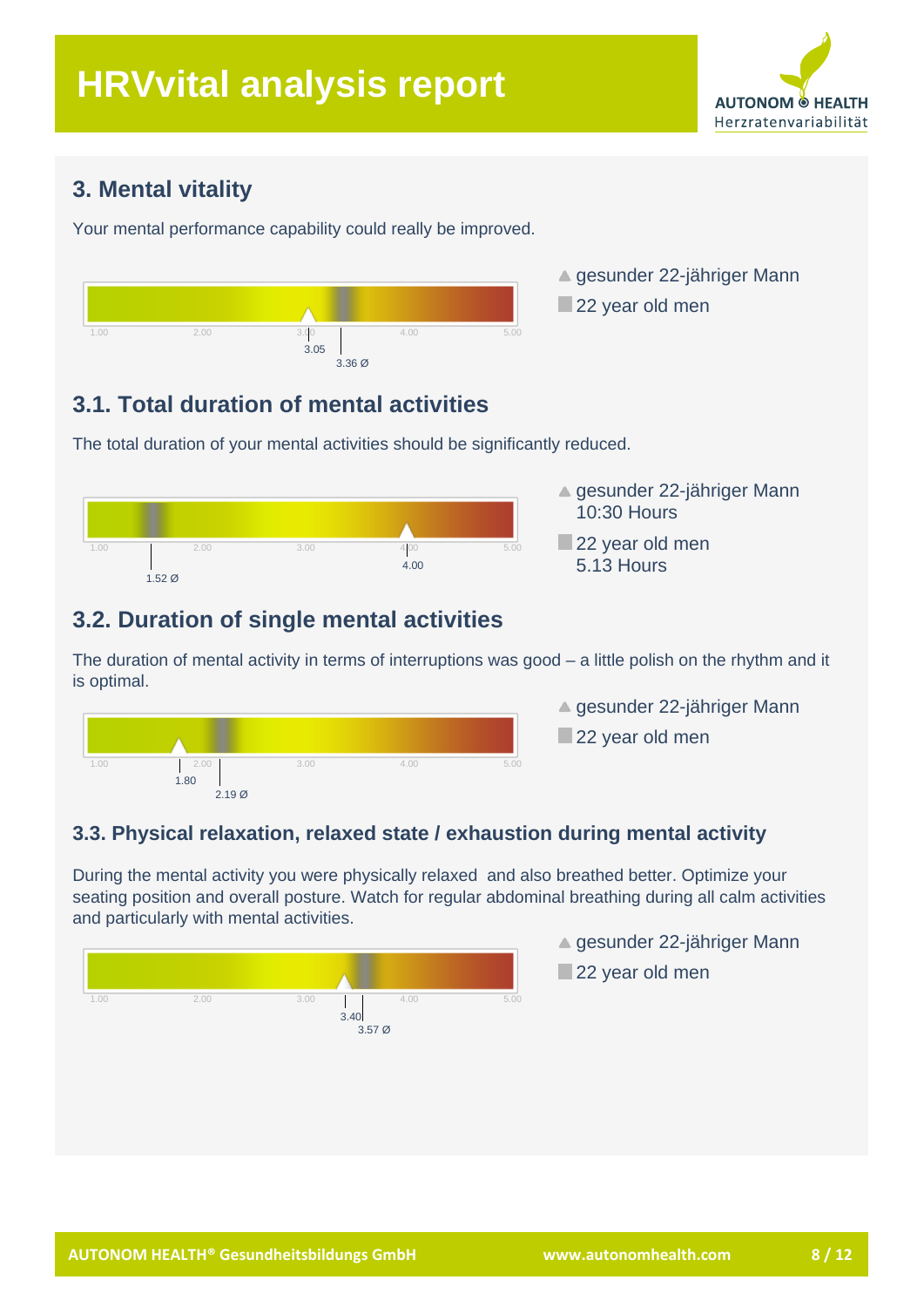

#### **3.4. Concentration, focus during mental activity**

Your ability to fully and completely concentrate on the job is very well developed. Your ability to concentrate can be classed as good.



▲ gesunder 22-jähriger Mann

22 year old men

#### **3.5. Economics (flow) or overfatigue during mental activity**

In the analysis also indications of fatigue or exhaustion appeared. Your mental performance capability is dependent on good sleep, a good regular diet including adequate supply of drinking water and not least the length of mental strain alternating with relaxation or activation breaks. Support your performance capability with a high quality micronutrient base and consider with priority taking extra vitamin B and magnesium. Take fresh air!



▲ gesunder 22-jähriger Mann

22 year old men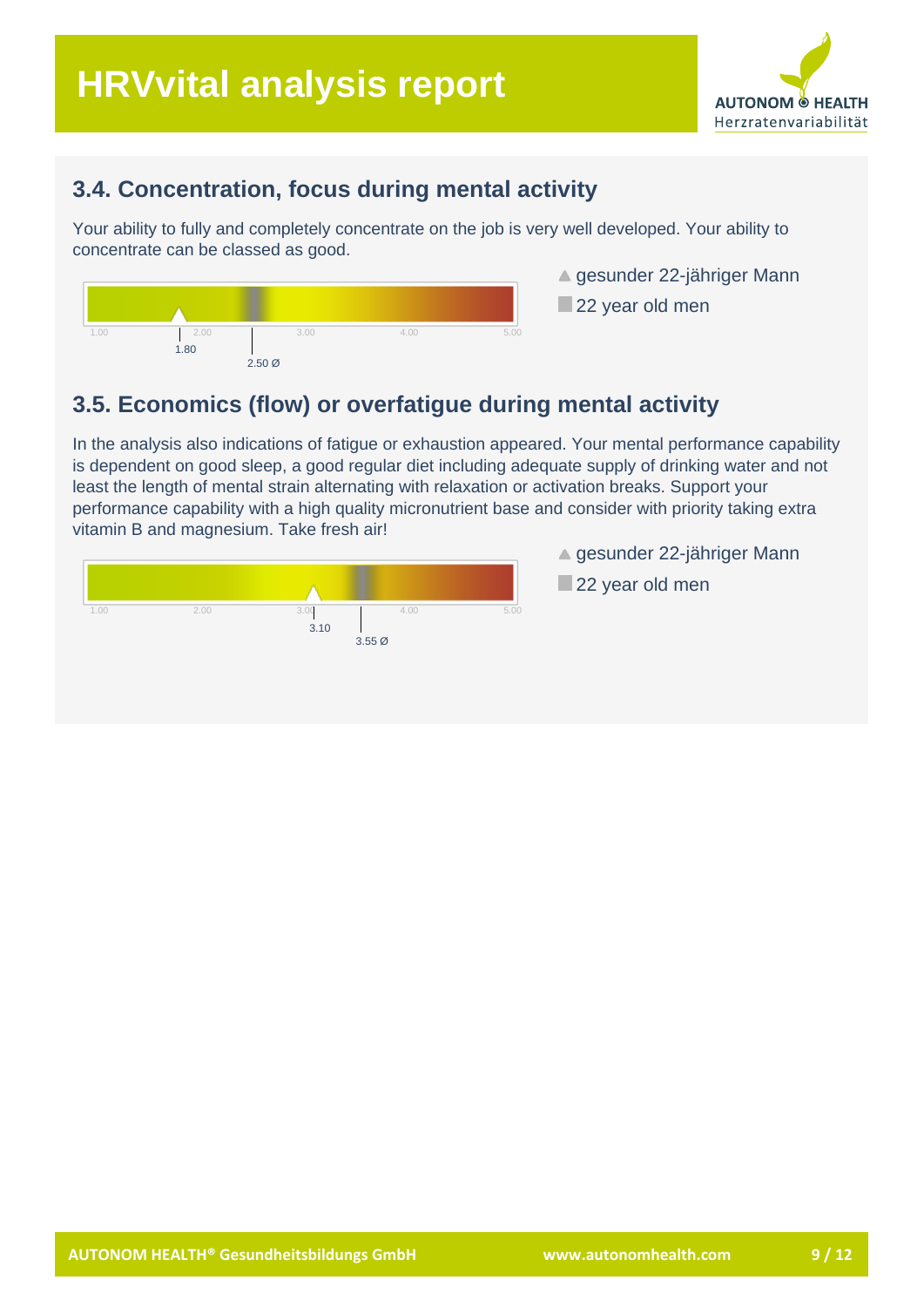

#### **4. Regeneration**

You do not take breaks during the day and therefore you do not relax and are not able to recover. Breaks are important to recharge your batteries and increase your performance, response and ability to concentrate again. When you are under daily stress or you are overloaded and lack recovery breaks, then this can lead to exhaustion and subsequently to burn- out. For good regeneration treat yourself to several 5 minute relaxation and breathing pauses throughout the day.



▲ gesunder 22-jähriger Mann

22 year old men

## **4.1. Total duration of regeneration (except TV)**

You have invested less than 30 minutes in regeneration, there's a lot more to be had!



- **▲ gesunder 22-jähriger Mann** 0:20 Hours
- 22 year old men 1.45 Hours

## **4.2. Total duration of regeneration between 8 am and 6 pm**

You have not allowed anytime towards balance throughout the day - that is bad for your health!



- ▲ gesunder 22-jähriger Mann 0:00 Hours
- 22 year old men 1.17 Hours

## **4.3. Number of regeneration-units between 8 am and 6 pm**

You were not prepared to even just once for 5 minutes consciously relax daily, that is disturbing.

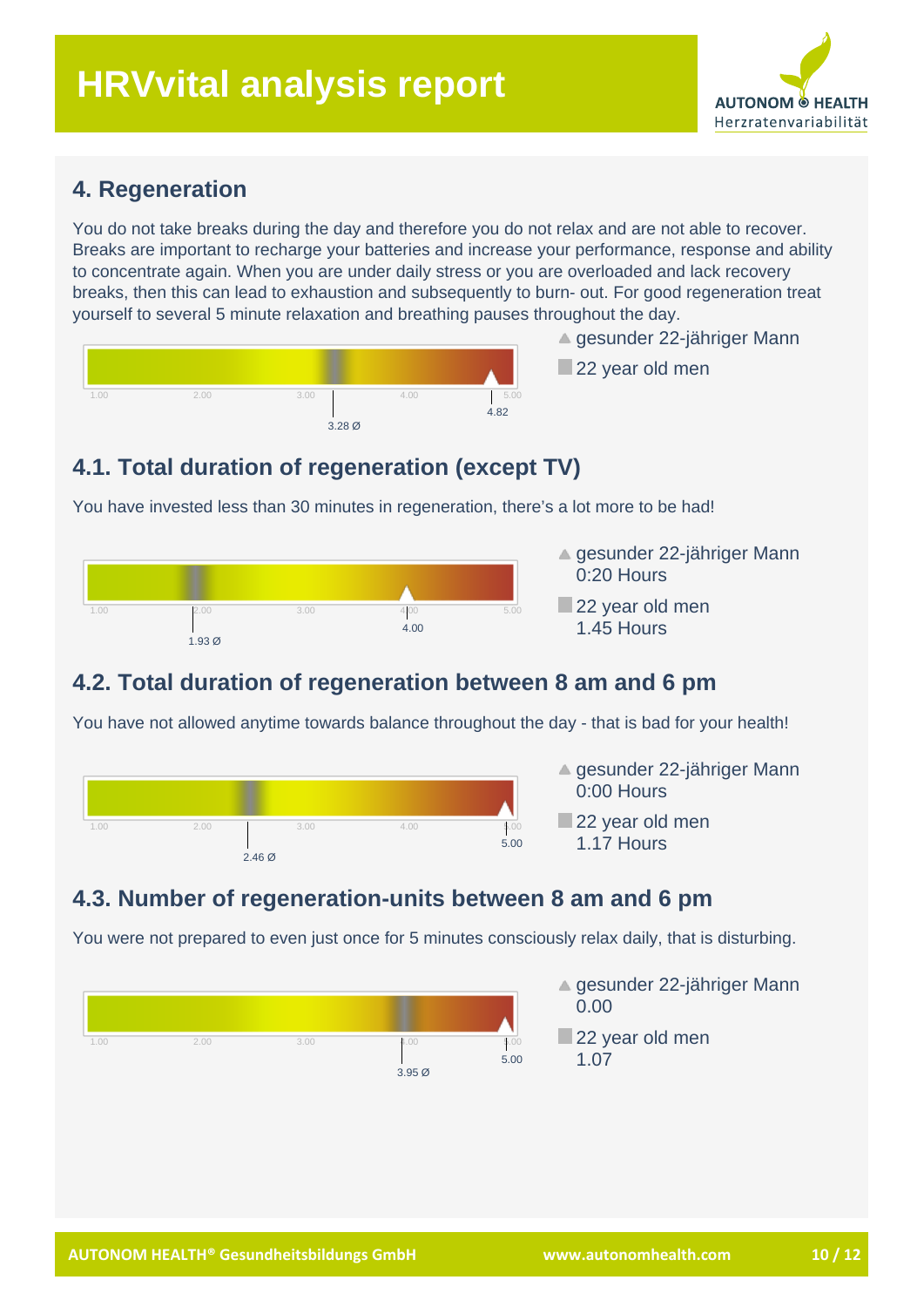# **HRVvital analysis report**



#### **4.4. Relaxation during regeneration**

Caution - your current ability to relax shows that you cannot sufficiently wind down. Your heart rate rises very little in comparison to other daily activities, i.e. your body functions ( heart rate, blood pressure, metabolism ) have no rest and are always set to perform. Relaxation is very important for you, especially after physical strain. Without relaxation recovery and regeneration is therefore not possible and by prolonged disregard of breaks can even be hazardous to health. In order to relax try for example "progressive muscle relaxation according to Jacobson" ( = deep relaxation). This is achieved by consciously tensing and relaxing specific muscle groups reaching a state of deep relaxation throughout the body. Successively the individual muscles are first tensed, muscle tension is held shortly, and then the tension is released.



▲ gesunder 22-jähriger Mann 90.57 BpM

22 year old men 71.53 BpM

#### **4.5. Recreation during regeneration**

Your measurement shows that you have an average ability to regenerate. Your breathing is only just in " harmony " with your heartbeat. Give yourself a 5min break several times a day to further increase your regeneration ability. Find a quiet place and breathe consciously and deeply into your stomach and exploit new energy sources.



**▲ gesunder 22-jähriger Mann** 

22 year old men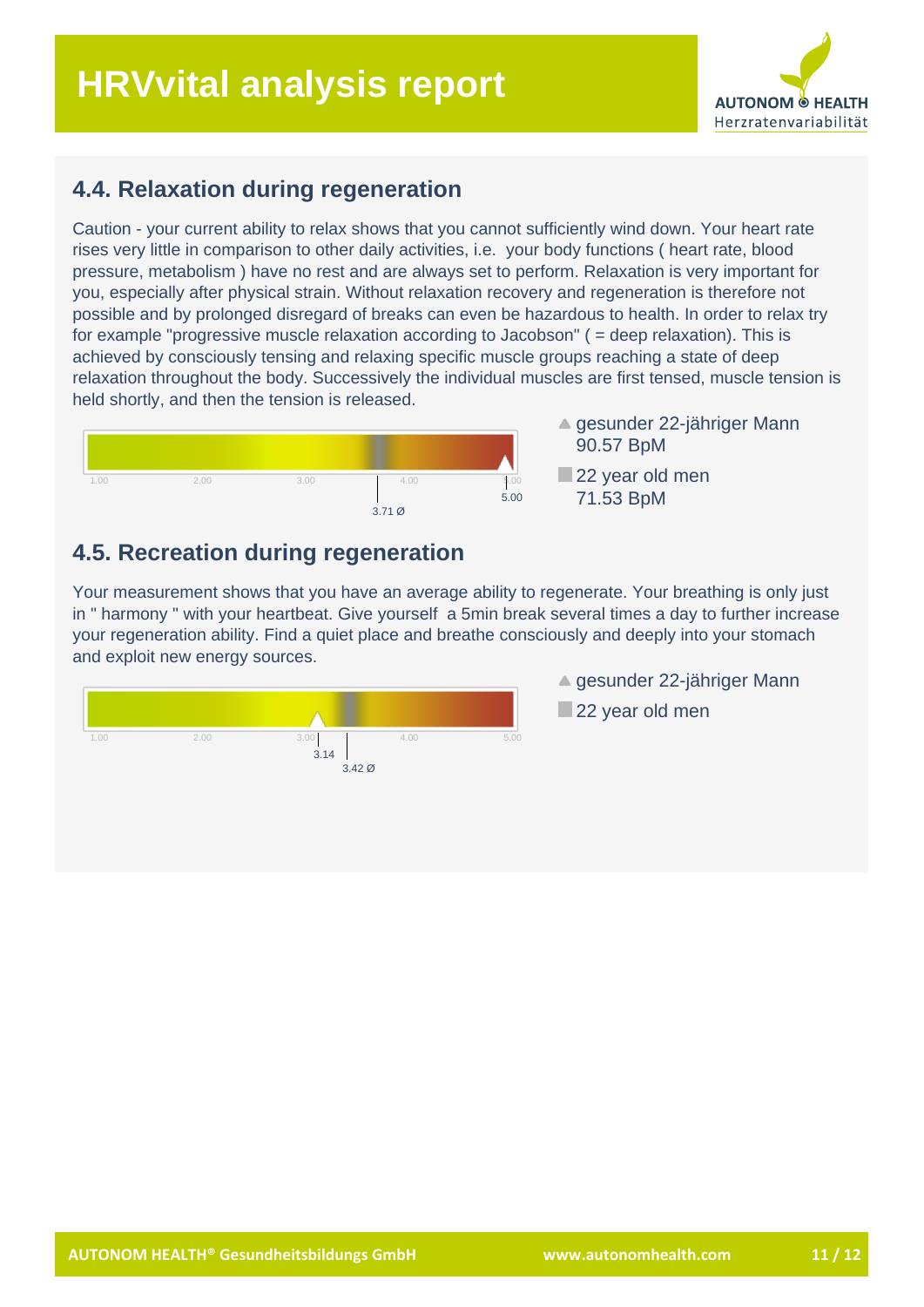

## **5. Sleep**

Your sleep quality can certainly be improved.



▲ gesunder 22-jähriger Mann 22 year old men

# **5.1. Total duration of sleep**

Congratulations - you experience not too much nor too little sleep, but just the right amount.



- **▲ gesunder 22-jähriger Mann** 7:05 Hours
- 22 year old men 8.03 Hours

# **5.2. Relaxation during sleep**

Congratulations! You can really sleep well switch off relax and enjoy your nights rest.



▲ gesunder 22-jähriger Mann 22 year old men

# **5.3. Recreation during sleep**

Your ability to recover during sleep could be improved. Learn breathing exercises, try yoga or Qi Gong and look at your sleep as a valuable time for regeneration and therefore an irreplaceable asset to your health.



- ▲ gesunder 22-jähriger Mann
- 22 year old men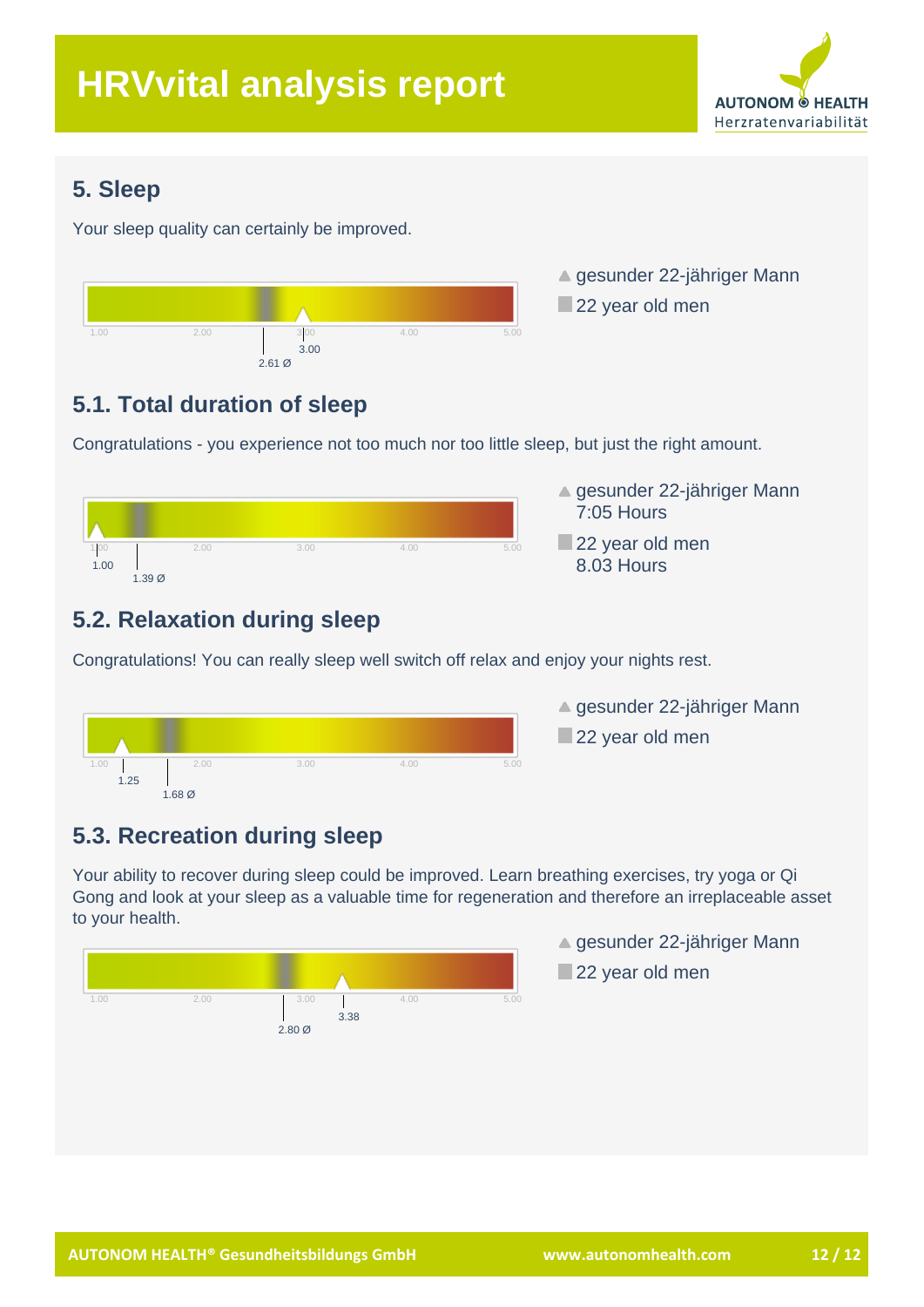